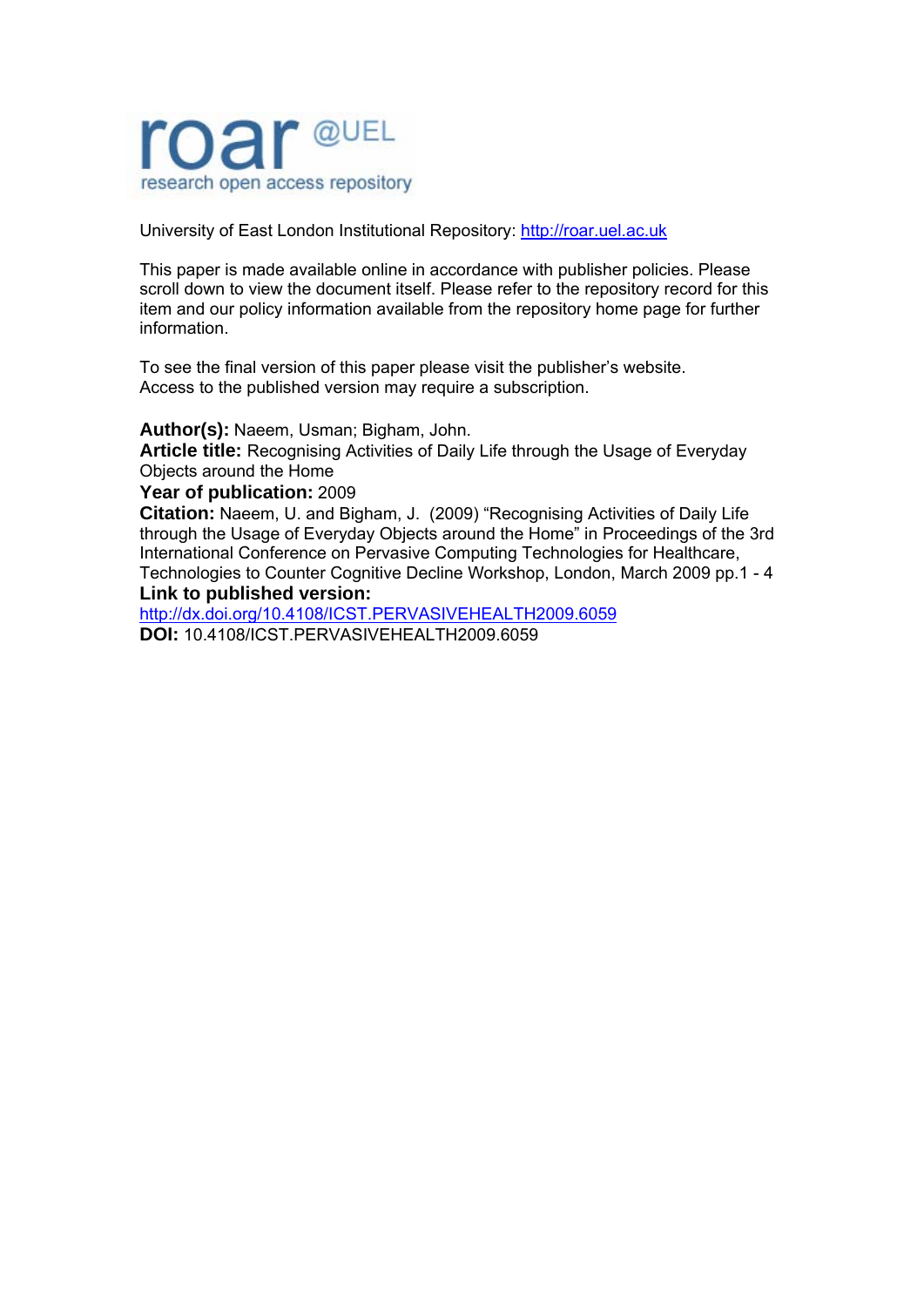# Recognising Activities of Daily Life through the Usage of Everyday Objects around the Home

Usman Naeem

School of Electronic Engineering and Computer Science Queen Mary University of London London, United Kingdom usman.naeem@elec.qmul.ac.uk

*Abstract***—The integration of RFID sensors into everyday products has become a widespread solution for increasing efficiency in supply chain management. This has also led to a way of being able to monitor everyday activities in the home based on when and how these products are used, which is less intrusive than other monitoring approaches such as visual based systems. Monitoring activities in a home environment can be seen as a good way of analyzing behavior and tracking functional decline among elderly people. This paper describes a hierarchal approach for activity recognition using object usage data generated by everyday products used around the home. The motivation of this work is to allow people with early Alzheimer's disease to have additional years of independent living before the disease reaches a stage where the person is fully dependable on someone else.** 

### *Keywords- Hierarchal Activities of Daily Life; Alzheimer's Disease; Task Sequences; Object Usage;*

## I. INTRODUCTION

Life expectancy for people in Europe has steadily been increasing, which has led to more elderly people in the society. It is also predicted that 25% of the European population will be made up of people aged over 65 [1]. This also leads to a concern, as the health of elderly people also tends to deteriorate as their age increases. Alzheimer's disease is a common impairment found in the elderly population, which currently cost the UK alone and estimated £17 billion a year. With the elderly population on the increase it also predicted that by 2025 there will be over one million people in the UK alone who will be suffering from dementia [2]. Leading an independent life can be very difficult for people who are in the latter stages of this disease, as they find it difficult to make decisions themselves and are dependent on the person who is taking care of them. In addition the structure and demands of society make it difficult for children to look after or provide assistance to their aging parents who suffer from this disease. This is normally due to lifestyle preferences and commitments, as well as geographical mobility with children working and living remotely from their parents.

 A form of assistance that is currently given to patients with Alzheimer's disease is the regular visits from carers and health visitors [3], who prescribe a set of Activities of Daily Life (ADL) in order to deal with forgetfulness as well as providing

John Bigham School of Electronic Engineering and Computer Science Queen Mary University of London London, United Kingdom john.bigham@elec.qmul.ac.uk

the elderly person with stimulation and a framework for an independent life [4]. However there can sometimes be a situation where the elderly person has regular lapses in memory and forgets what the activity that they were supposedly doing. This then leads to frustration and anxiety for the elderly person who becomes aware that they are slowly losing their independence. Being able to recognise ADLs not only provides information of the elderly person being safe, it also enables the possibility of being able to provide assistance given a particular situation, e.g. if an elderly person has forgot what activity they were conducting. In addition the recognition of activities can provide useful information about the ADL and what they are meant to be doing next, or even provide alternative options.

When conducting activity recognition it is important to collect features regarding the activity in an unobtrusive manner, which does not invade the privacy of the person being monitored, namely the use of visual systems. Two of the most common approaches that detect features without being intrusive are the use of Radio Frequency Identification (RFID) and wearable sensors. 'Dense sensing' [5] has become a favoured technique for detecting features with RFID, which is based on tagging numerous objects around the home (e.g. Kettle) with wireless transponders and sensors that transmit information whenever an object is used or touched via an RFID reader. This technique is popular due to the transponders being durable, re-usable, small size, low cost and easy to install. However, deploying a large number of transponders can sometimes be tedious to install, as well as that the transponders do not function properly with objects made of metal. The use of wearable sensors are also popular for feature detection, which have been used in the form of accelerometers [6] and audio sensors that provide data about particular body motions [7] and the surroundings where the activity is being conducted. Wang et al [8] have shown that a range of fine grained arm actions like 'chopping with a knife' may be determined by using feature detection technique based on wearable sensors. The identification of these actions (e.g. arm movement) can then be combined [9] with object data (e.g. clothes iron) from RFID transponders in order to achieve accurate ADL recognition. One of the drawbacks of using wearable sensors is the inconvenience that is caused to the person being monitored, as they are required to wear a range of sensors around their body while carrying out every day activities.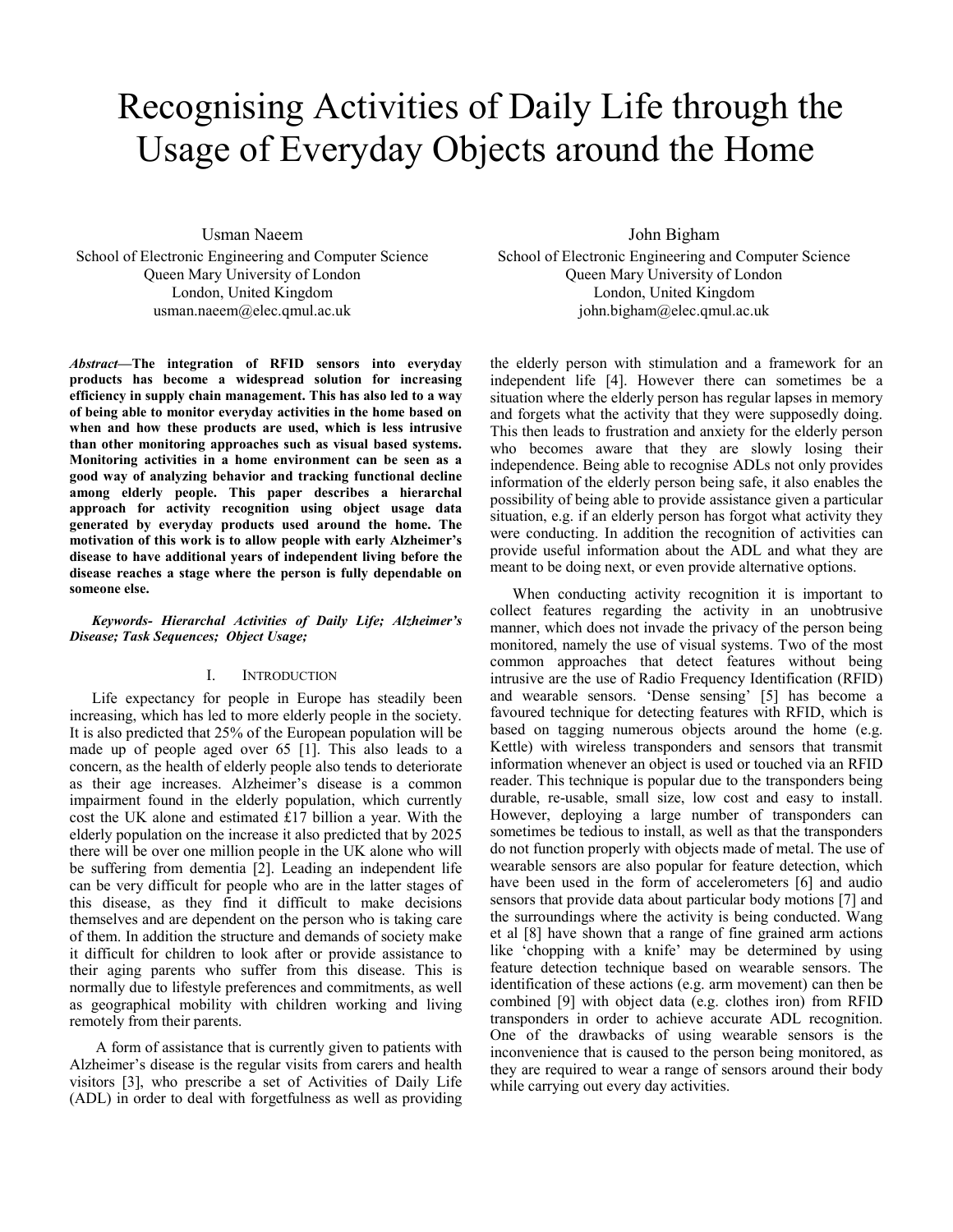Markov models have been a popular choice for the construction of probabilistic models for carrying out activity recognition from the features detected, one such approach was by Wilson et al [10] where task recognition experiments were conducted and analysed by Hidden Markov Models (HMM) based around Viterbi algorithm. This was to determine which task is currently active from a sequence of objects used to perform an activity. This and similar approaches are not as efficient when the tasks can be carried out in a random order. This is a problem as human beings often vary the order of task execution when achieving a goal. The use of ontologies [11] and data mining [12] techniques have also been applied in order to solve the problem of missing data and incomplete feature data (e.g. missing objects from a sequence). The ontologies are used to build reliable activity models that are able to match between unknown objects with a word in an ontology which is related to the object in the activity models. For example, a Cup object could be substituted by a Mug object in the activity model 'Make Tea' as it uses Mug.

The work in this paper is based around activity recognition though object usage data collected using RFID sensors. Extensive monitoring can sometimes be seen as intrusive and affect people's privacy therefore our approach utilises more knowledge about the structure of the ADLs as opposed to simply relying on a large number of objects needing to be tagged or labelled. The automation element of this approach is based on plans (representing ADLs) structured hierarchically where knowledge at different levels is used to recognise the activity. In addition the approach is able to analyse the intentions of the elderly person, by being able to predict what ADL they may carry out next. This type of analysis allows the platform to provide assistance while an elderly person with Alzheimer's conducts an ADL, as well as instituting safeguards.

#### II. MODELLING ACTIVITIES OF DAILY LIFE

For the work in this paper, ADLs have been modelled in a hierarchal structure, which allows knowledge at different levels of abstraction to be decomposed into subcomponents for reliable activity recognition. Within the proposed hierarchal structure, ADLs are modelled as plans. These plans can contain sub-plans, which can be nested within one or more ADLs. When a plan cannot be decomposed any further it is then known as a task. When performed, a task generates sensor events based on the objects used to perform the activity, e.g. a kettle being used to make tea, and so task recognition is based on analysing sensor data, while ADL recognition is based on recognising the constituent tasks. The ADLs are represented in a hierarchal plan representation language called Asbru. This is a task-specific and intention-oriented plan representation language that was developed as a part of the Asgaard project to represent clinical guidelines and protocols in XML [13]. Asbru has the capability to allow each skeletal plan to be flexible and to work with multiple skeletal plans, this is useful as unknowingly people can sometimes carryout multiple ADLs.

Figure 1 shows an example of a Hierarchal ADL (HADL) for the activity 'Make Breakfast', which contains a simple sequence of tasks: 'Make Tea' and 'Make Toast'. The sequences of the sensor events at the lowest level ('Kettle

Sensor', 'Fridge Sensor', 'Tea Bag Bowl Sensor', and 'Sugar Bowl Sensor') correspond to sensors triggered during the task 'Make Tea' but these may be in any order, or be performed in parallel. Between the sensor events and tasks tier is the Task Associated Sensor Events (TASE) tier, where the sensor events are mapped to their associated hypothesised tasks. Each sensor event associated with the task that makes use of the object is mapped as an TASE. For example in Figure 1, 'Kettle' sensor event can be associated with 'Make Tea' or 'Make Coffee'. If the tasks are denoted by letters so

- Task "Make Tea" is denoted by letter A
- Task "Make Coffee" is denoted by letter B

Then the sensor event "Kettle Sensor' is replaced by Make Tea| Make Coffee =  $A+B$ , where + is used to represent the disjunction.

Once the sensor events have been mapped into the associated tasks they are then partitioned into segments where each segment is mapped to a task, from which the activity recognition and intention analysis is carried out.



Figure 1. An hierarchal representation of ADL 'Make Breakfast'

## III. TASK RECOGNITION

Recognising tasks can be simple process of segmenting sensor events into segments that correspond to a particular task. However one of the deficiencies with this approach is that there is always a possibility that the sensor event segments that have been generated might be incorrect as they do not bear any resemblance with the task that is actually being carried out. Our task recognition approach assigns a probability  $P[b \mid a]$ , where *a* is a task and *b* a sensor event. These are established during a training data phase or assigned as prior probabilities. Using the recognition from the higher tier of our approach it is possible determine the probability proportions of *P*[*a* |*b*] given the activity that has been recognised in the higher tier.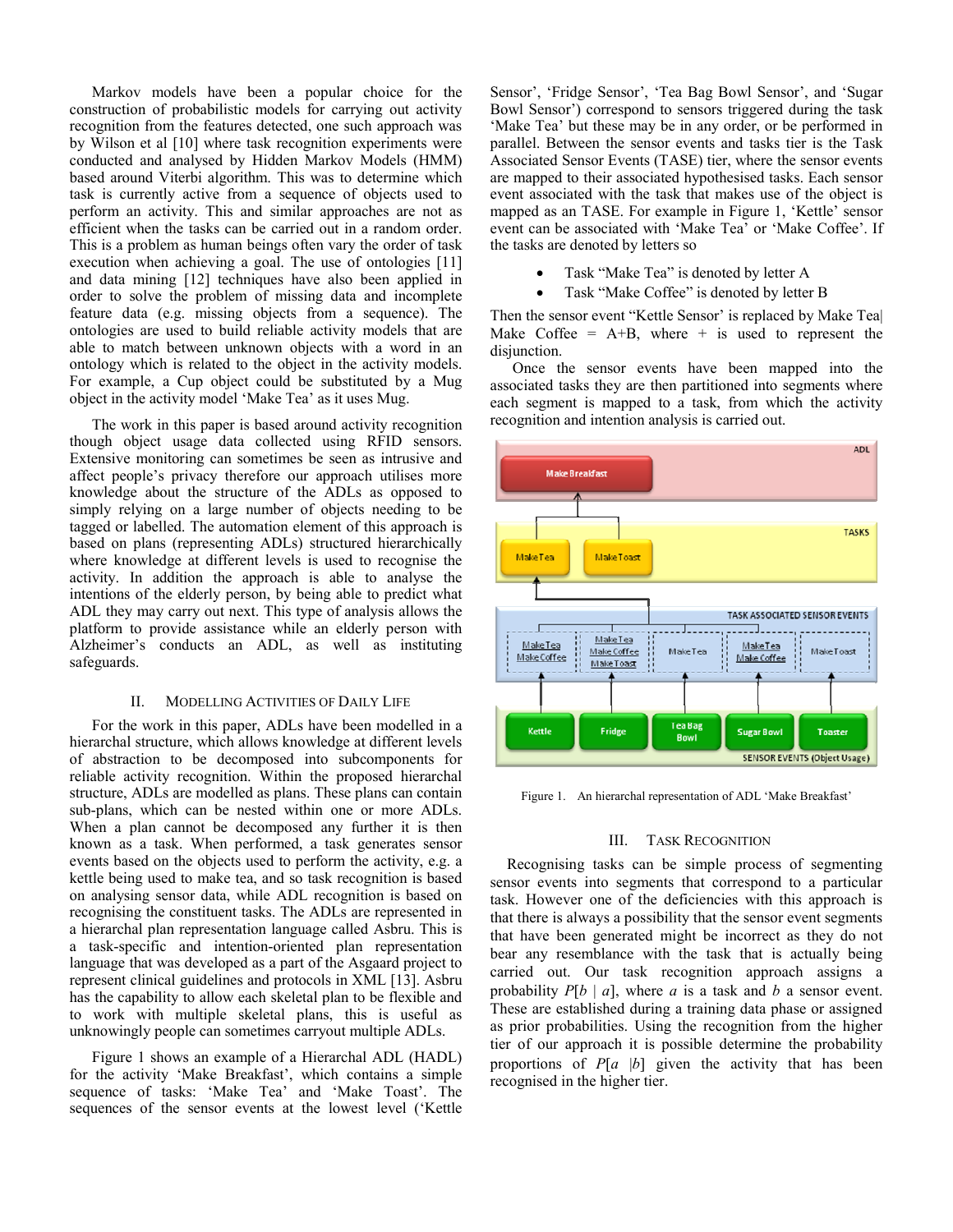We have developed three different approaches to task recognition. One is based on Multiple Behavioural Hidden Markov Models (MBHMM) [14] and the other using a technique inspired from an approach for text segmentation [15]. The third approach is based on Generating Alterative Task Sequences (GATS) from a stream of object usage data based on the product of each task associated sensor event. The work in this paper describes how the combination of the GATS approach and the higher tier plans are able to achieve reliable ADL recognition and analysing the intentions of the person conduction the activity.

The GATS approach is used to provide ordered lists of alternative tasks sequences given an input set of sensor events. Each of these task sequences has an associated cost, where the cheapest task sequence is taken as the most likely task sequence as the cost function is intended to reflect the compliance of the task sequence with the event sequence and the relative frequencies of ADLs in the higher tier.

The function of the GATS approach can be represented as:

$$
el, e2...en \rightarrow \{\leq TSI, c1>+\leq TSS, c2>+\leq TSm, cm>\} \tag{1}
$$

where  $e_n$  represents the sensor events in the order of observation, *TS* stands for a task sequence consistent with the event sequence. *m* is a parameter chosen when the task recogniser is asked for its set of task sequences that match the events. A reason for doing this is to limit the number of possibilities generated, as *m* is treated as an upper limit, meaning if there are fewer than *m* possibilities then only the actual possibilities are generated. For example, after the events *e1*, *e2* and *e3* are observed, a list of two possible task sequences, *ABC* and *ABD* might be generated, where *A*, *B*, *C* and *D* are tasks. *ABC* will have a cost and so will *ABD*. The set of alternative and mutually exclusive task sequences as well as their costs will be represented as *{<ABC, c1> + <ABD, c2>}*.

If it is not evident what task is being conducted from the current task sequences, the higher tier can request from the GATS approach to provide further n task sequences, it will generate an additional  $\{$ task sequence.

As a new sensor event is detected the task recogniser is invoked, which then computes a new set of task sequences. Making this the output of this new invocation relate to the previous is a function of the GATS approach, as it has the ability to recognise that the more recent tasks are more important when computing cost function associated with a task sequence. This is made possible by some exponential weighting of costs, where the matching of tasks to the more recent sensor events is given more weight.

As the GATS approach takes into consideration all the possible types of task sequences given the task associated sensor events, it therefore mitigates the chances of not being able to recognise tasks that have been carried out via different variations.

#### IV. ADL RECOGNITION

The high level ADL recognition gives an overview of all the possible ADLs that could occur within a given time frame. In addition, the higher tier is capable of taking into consideration any overlapping ADLs as well as being able to differentiate which ADL is currently active from the tasks that are discovered in the lower level task recognition. The higher tier recognition component takes a task sequence for input, and creates as output a list of alternative ADLs sets, each with an associated utility.

An ADL set is a collection of probable ADLs that are generated given the tasks sequence that have been recognised and generated by the lower tier GATS approach. The utility of each these ADL sets is based on the cost of each task sequence. The term sequence is not used for ADLs as some of the ADLs can be concurrent. Events and tasks, however, are considered atomic and so the term event sequence and task sequence is valid. So each task sequence *t1*, *t2*…*tm* generates the alternatives *ADLS1*, *ADLS2*…where *ADLSi* denotes a set of ADLs consistent with the task sequence. 1 is the utility of the ADL set.

*tl*, *t2* ... *tn* 
$$
\rightarrow
$$
 {*<ADLS1*,  $\rho_1$  >+**ADLS2*,  $\rho_2$  >+**ADLSm*,  $\rho_m$  >} (2)**

The utility of each ADL set is based on the cost of each segmented task sequence. Therefore in order to achieve accurate ADL recognition it is significant to recognise as many tasks as possible within a window of events. However, it can be difficult to generate the utility of every possible ADL in the library at the time of an activity being conducted. Consequently, the utilities generated for each ADL set are based on ADL schedules within a certain time frame (example 9.00am to 9.15am). This makes the recognition process more manageable and accurate by eliminating some of the unlikely possibilities at the very outset of the recognition process. These ADL schedules are inspired by real life planned activity examples constructed by the Alzheimer's Association for people with dementia. The mission of the association is to help people who suffer from dementia with an organised day consisting of activities that are modelled to meet each individual's preference, as well as that the objective of these planned activities is to enhance the individual's self esteem and improve quality of life by providing them with purpose and meaning to their life [3]. These activities are split into different time segment throughout the course of the day, hence our construction of the ADL schedules is based on this intervalbased structure. However there are also certain ADLs that can occur at any time (e.g. phone ringing), which we refer to as interruption ADLs and these are modelled within each ADL schedule in the ADL library. This is all made possible by the representation language 'Asbru', as it can represent and model timing intervals between ADLs.

Asbru is a plan representation language based in XML, each ADL is constructed in XML. Therefore when constructing an ADL it is possible to construct one ADL per XML file, or it is even possible to construct a series of ADLs into one larger XML file, (e.g. ADL schedules). Both of these ways can lead to a situation where the XML file will contain the same tasks